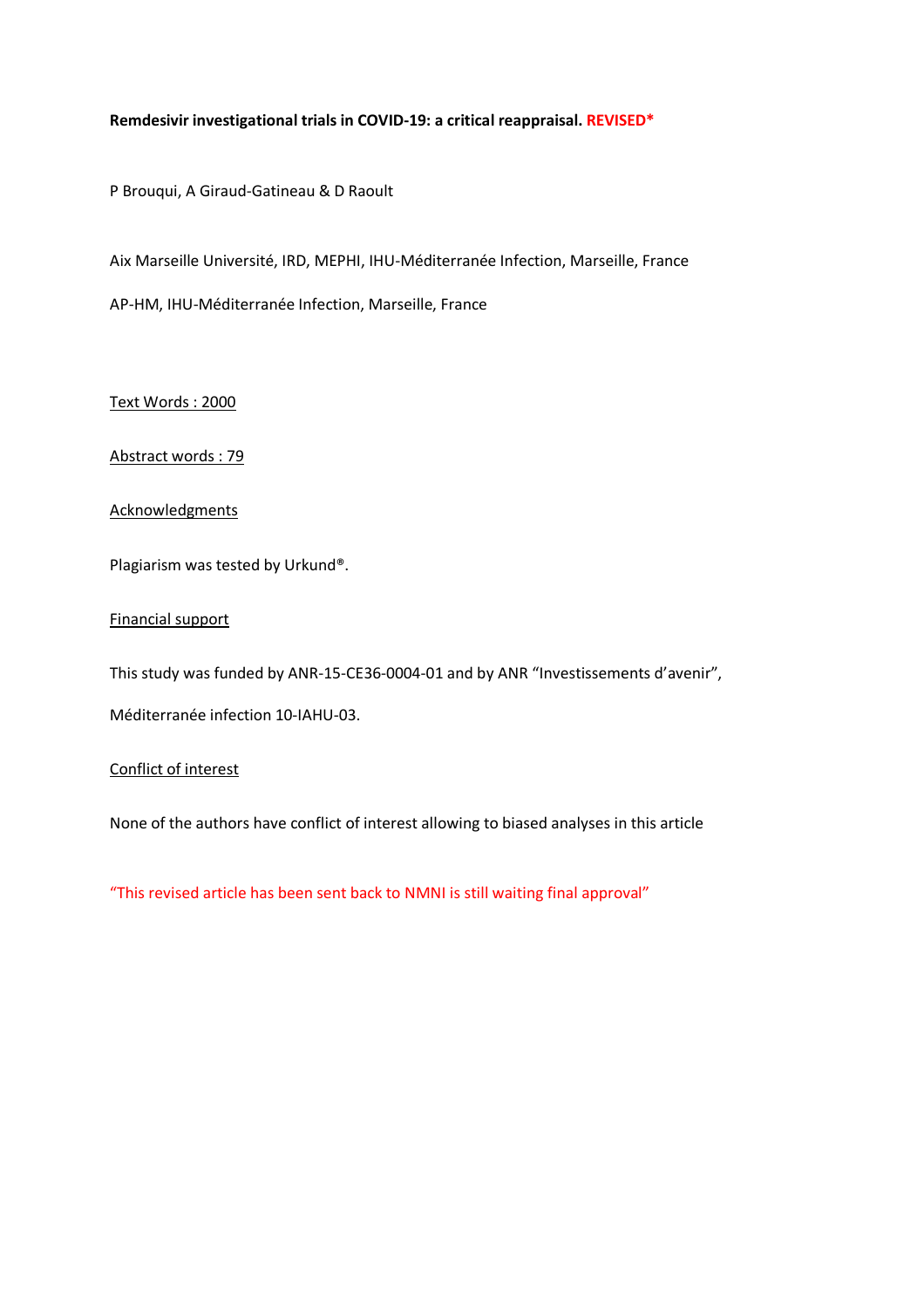**Abstract:** During outbreak of emerging disease, the most important aim is to discover an effective drug to save life. Consequently, a lot of effort are generally made by the industry to promote clinical trials with new drugs. Here we review evidence of the 8 most recent reports including 3 randomized controlled trials on the clinical efficacy of remdesivir in treating COVID-19 patient. We conclude that it is far too premature to identify remdesivir as a curative or life-saving intervention.

## **Introduction**

Since the first described infection with the severe acute respiratory syndrome coronavirus 2 (SARS-CoV2) in December 2019, the coronavirus disease 2019 (COVID-19) has developed into a pandemic, the symptoms of which range from asymptomatic course to pneumonia, acute lung and multi-organ failure and death. In order to develop a meaningful therapy strategy, different medications are used "off label". One of these is remdesivir, a precursor of a nucleotide analogue that inhibits viral RNA polymerases. As for Ebola, SARS-CoV and Middle East respiratory syndrome coronavirus (MERS-CoV), remdesivir appears to be effective *in vitro* in SARS-Cov2 (1). Good outcomes have been reported in cases report (2;3). Many studies are ongoing or already published to demonstrate the efficacy of remdesivir on patient with COVID-19, some showing the lack of difference with control arms (4) , some others reporting efficacy but discussed (5-7). Treating patients early in disease has always been a crucial issue in treating potentially life-threatening infectious diseases. The aim of this review presented below was to evaluate the quality of the published and not yet peer-reviewed trials on remdesivir and to highlight pitfalls to inform readers that a careful analysis of reported data is needed to offer a more accurate interpretation of the results.

# **Literature search**

We look at all scientific paper available as peer and not yet peer reviewed paper in the major literature from data base Pub Med, Web of Knowledge, scholar google and BioRxiv and MedRxiv. The key words were [remdesivir alone or with COVID]. We recover 91 articles in MedRxiv, 81 in BioRxiv and 112 in Pub Med. When we added COVID to remdesivir, PubMed recover 79 articles. On Web of Knowledge remdesivir recover 25 articles. In Scholar Google remdesivir recovered 1480 articles in 2020. Of them we selected 17 papers responding to the aims of this article. When available we look at the following endpoints: time to improvement at D14 and 28, death, and adverse events.

#### **Results and discussion**

As today, 8 studies report the use of remdesivir in COVID and are summarized in Table 1. The first is a single case, having received remdesivir on the day 11 of disease, and which on day 12 saw condition improve (stopping oxygenation and oxygen saturation at 96%) (8).

The second is a non-yet peer review paper that reports the first 12 case of COVID in the united states. It is a descriptive paper in which 3 of the 7 hospitalized patients received remdesivir for compassionate use for a duration of 4-10 days (9) . All hospitalized patient had serial SARSCov2 RT PCR testing. When reanalyzed, the mean delay in normalization of nasal RT PCR was 8.6 days in remdesivir patient versus 6.75 days (p=0.85) in untreated patient.

The third reports a series of 5 cases, 3 of which received at least one dose of remdesivir. In two patients, treatment occurred at the time of the disease's worsening. In one of them, the remdesivir was discontinued after 5 days (ALT elevation and rash). In the third patient, the remdesivir was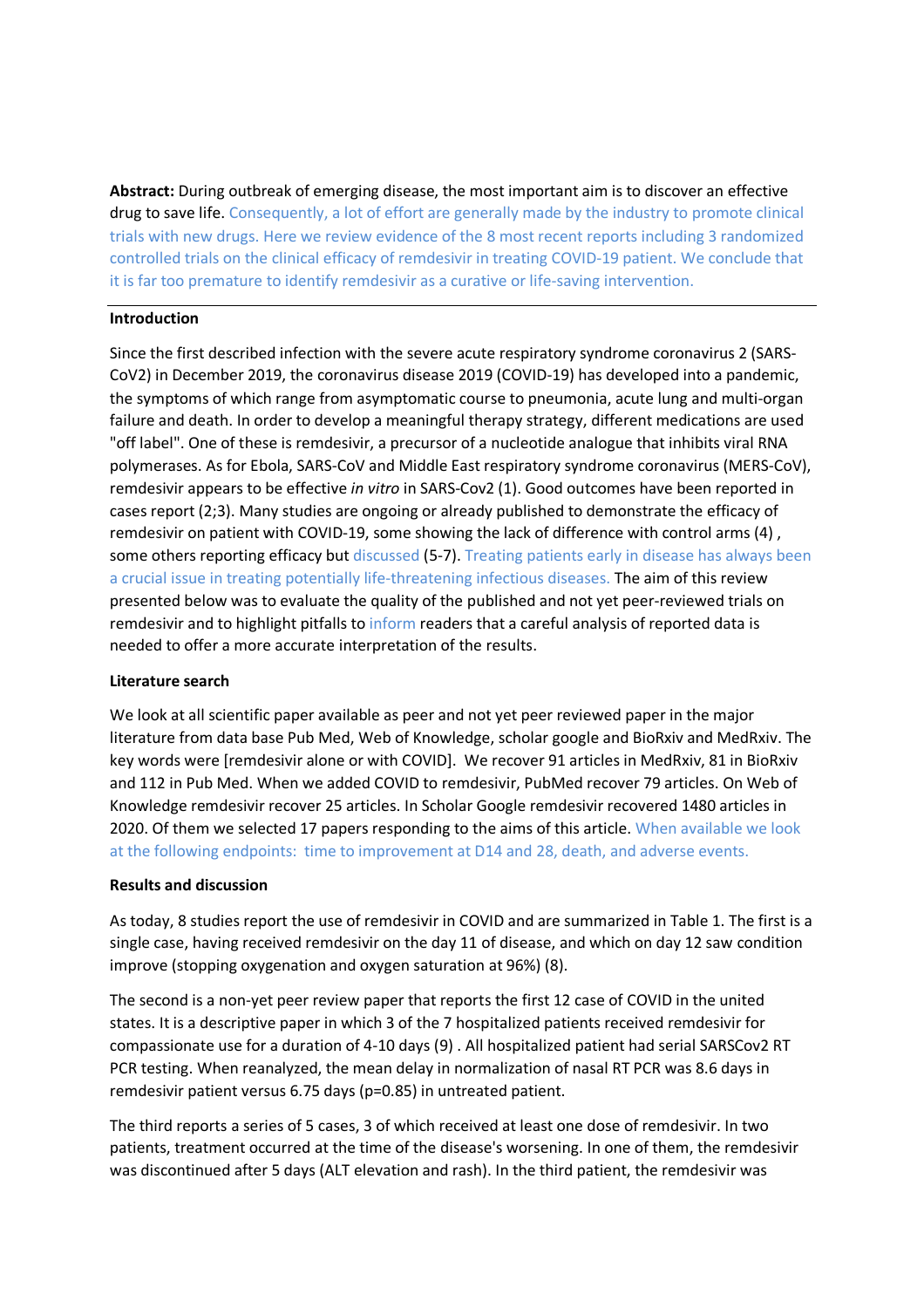stopped after a single dose due to renal dialysis to avoid the accumulation of cyclodextrin. Therefore, the authors indicate that they cannot draw any conclusions based on their data as to the potential efficacy of remdesivir in the treatment of COVID-19 (3).

The fourth study analyzes the remdesivir treatment of a single patient on the day 13 of his disease (2). At the time of remdesivir administration, the patient was in intensive care, intubated and treated with hydroxychloroquine 400mg/day and azithromycin since 7 days. Forty-eight hours after remdesivir initiation or treatment, the patient's condition had improved. The patient was extubated 60 hours after treatment and was able to breathe in the ambient air 24 hours later.

The fifth study is an uncontrolled, prospective, open observational study of patients having received, as compassionate used, a 10-day remdesivir therapy with a target follow-up period of 28 days. Between 25.01.2020 and 07.03.2020, 61 patients were included in the study and received at least one dose of remdesivir, some of which may have been part of previous studies. Of those patients, 8 were excluded of the study which, in an intention to treat analysis should have been considered as failure. Finally, data from 53 patients were analyzed of whom one was already published in the study N°3 (Lescure et al). Of them 40 received the complete 10-day remdesivir therapy, 10 received 5 to 9 day therapy and 3 patients received less than 5 days of remdesivir (7) . On average, COVID-19 symptoms lasted 12 days before remdesivir therapy was initiated. In the median follow-up period of 18 days, 36 of the 53 patients (68%) were able to improve under Remdesivir. An improvement was shown in all patients who were mild receiving no or only low-dose oxygen supplementation (n = 12), or in 5 of the 7 non-invasive ventilated patients. This also raised an ethical comment on the compassionate used of remdesivir in some patients whom were not engaged in short term. Of the 53 patients followed, 10 were treated while they were on ambient air (2) or low flow oxygen ( 8) Of the 30 invasively ventilated patients, 17 were extubated and 3 of the 4 patients receiving ECMO were able to terminate ECMO; and it is assumed that all these patients were alive at the time of the last follow-up examination. Finally, a total of 7 of the 53 patients died (13%), on average 15 days after the onset of remdesivir therapy; 6 out of 7 patients were invasively ventilated at the start of the study and one non-invasively ventilated (hazard ratio 2.78). But there is a lot of missing data in this study. At time of publication no data were obtained from the 9 patient whom did not improved during the follow-up among whom was a patient on ECMO since the early beginning suggesting a very poor prognosis. Consequently, if mortality was calculated on available data at the end of follow up (Day 28), 7 of 44 (15.9%) patients died. What happened since for the 9 patients still in ICU under mechanical ventilation and or ECMO? Moreover, one patient N°46 was discharge on day 8, but we don't know if he finished remdesivir and what was his outcome. Scientific veracity and credibility of this paper sponsored and written by Gilead employees is questioned as well as the quality of the review by the New England Journal of Medicine ( NEJM) , ethical consideration of what is compassionate used and the role of industrial funding in trials bias (10).

Wang et al reported in the Lancet a Randomized Controlled Trial (RCT) on the efficacy of remdesivir versus placebo in 236 (158:78) patient from 10 hospital in Wuhan (4). The mean age, sex ratio, delay from onset to enrolment, comorbidity, enrolment criteria (O2< 95%), RX confirmed pneumonia, were comparable in the two arms but also to other published study reported in table 1. The endpoint was time to recovery and death at 28 days and 100 % of patient enrolled end the study and were evaluated in both intentions to treat (ITT) and per protocol (PP) analysis. Serious adverse event or event leading to stop the drug were reported in 18 and 12 % in remdesivir versus 6 and 5% in placebo demonstrating the poor safety of the drug. Although no significant difference was noted in other treatment between the two groups, in almost all the RCT reporting evaluation of treatment for COVID, patient are also treated with several other drugs such as antibiotics (9), among some have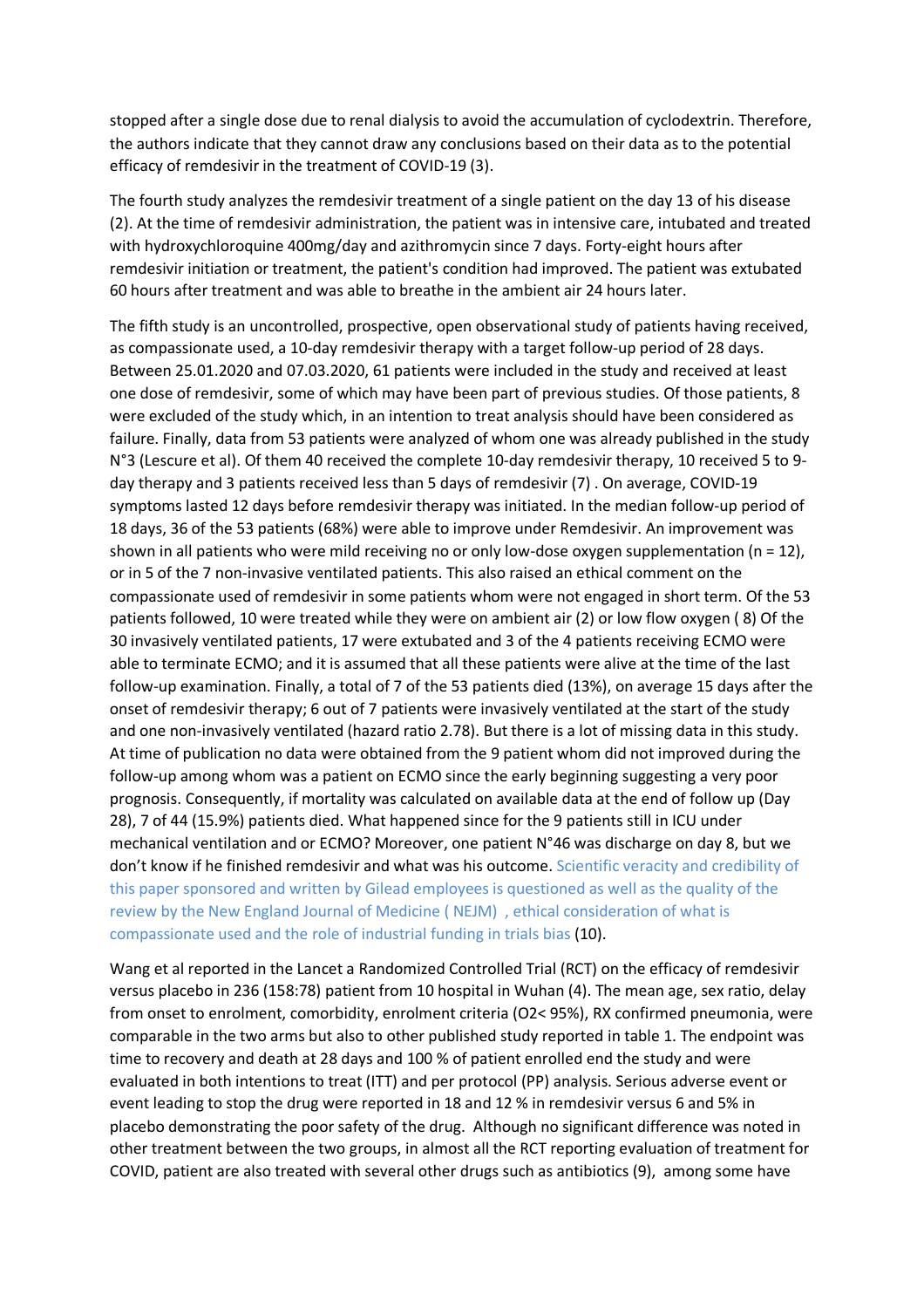demonstrated antiviral efficacy (11) , corticosteroid, antiviral , and anti-inflammatory among which some anti IL6 seems promising (12) . This may bias the data such as shown in the Hillaker et al study cited above. This questioned the multicentric nature of the randomized controlled studies which is needed by the high number of patients to be enrolled. This is a bias which is difficult to control because it is directly related to the "standard of care" of each center likely to be different in term of equipment, protocols, surveillance, and staff skills. Consequently, the care of patient might not be comparable in between centers and the outcome biased by the expertise of the team in charged.

In the preliminary announcement on efficacy of remdesivir on an RCT involving 1061 patients , the NIH said that preliminary results indicate that patients who received remdesivir had a 31% faster time to recovery than those who received placebo (11 days/15 days) but that the survival benefit on 1063 patients was insignificant compared to placebo (p=0.059) concluding that remdesivir has an effect but not a wonder effect. In her commentary, Mahase said : ….in time of epidemics… "expedite publication are fine but hinting that results are going to be positive, only benefits the drug companies (6). Fast-flowing, conflicting information on remdesivir in the past few weeks has left people reeling.

Recently the paper was released with preliminary reports in the NEJM but with different results the survival benefits becoming significant in the overall analyzed population (13). This conclusion is over interpreted. In the table 2, as mentioned, the hazard ratio indicates that only mild form of infection benefit from remdesivir but that there is no difference in severe form of COVID-19 with placebo. It is noteworthy to notice that results are given in intention to treat but that one third of enrolled patient in both arms only (33.8 / 35.7%) received the complete protocol, 180/531 and 185/518 for remdesivir and placebo respectively. Of them 288/ 1049 (27.4%) were discharged because they were cured before the end of treatment and were loss of follow up, the remaining still receiving the treatment or having missing treatment data at time to analyses. While an analysis according to the ITT principle aims to preserve the original randomization and to avoid potential bias due to exclusion of patients, such a number of loss of follow up is unacceptable because it might modified the benefits of randomization, those loss to follow-up often having a different prognosis than those who complete the study (14). In this study 168 patient were discharged before the end of treatment in the remdesivir arms versus 120 in the placebo, which is significantly different (p<0001). It is likely that those patients had a baseline score of 4 or 5 as they discharge before the end of treatment explaining in part the better outcome in the remdesivir arms. Some have suggested that <5% loss leads to little bias, while >20% poses serious threats to validity (15). Nevertheless, a per-protocol (PP) analysis as recommend in the CONSORT guidelines should be reported for all planned outcomes to allow readers to interpret the effect of an intervention (16).

The last released paper compares 5 days to 10 days treatment for remdesivir with no significant mortality nor improvement of clinical status between the two arms. Altogether, any serious adverse event is reported in 27.7% of treated patient among them 4.7% of acute kidney injury. In 7.3% of patient adverse events lead to stop the treatment (17).

Still few studies have been reported on evaluation the new drug remdesivir. In many aspects, data from a case report or series without controls mean little to nothing in the context of evaluating efficacy of an experimental drug. On the other hand, RCTs takes time and rarely bring usable information during time of outbreak. Three RCTs have data available, but two share the same aims and give contradictory data. Only one is methodologically adequate with both IPP and PP analysis on a cohort of patient having completed the study demonstrating the absence of difference between drugs and standard of care.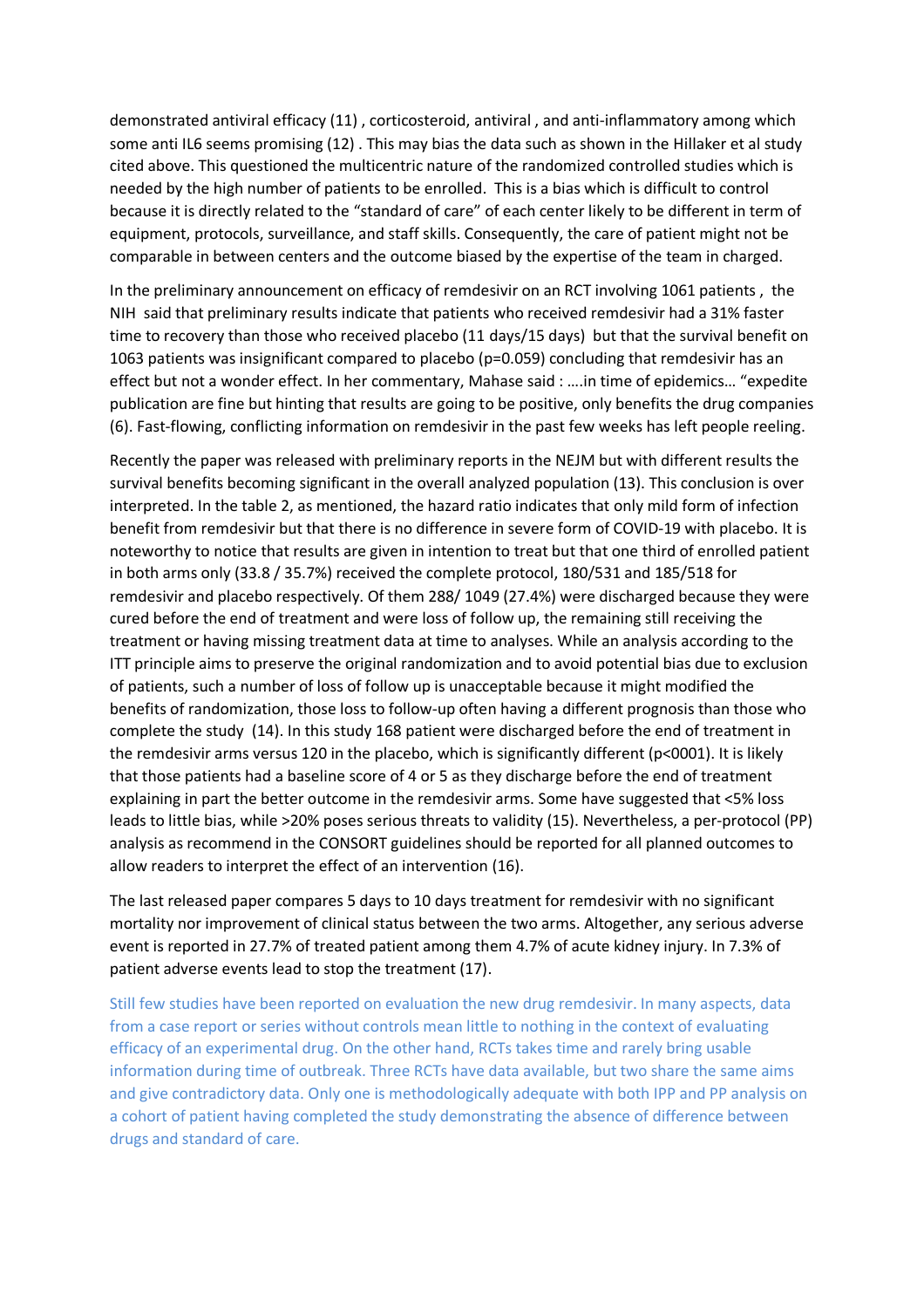As today no study convincingly supports the use of remdesivir in severe patients. It is likely that, such as for influenza, the major key for COVID-19 outcome is the early treatment of patient at the time of diagnosis. However serious adverse reactions, some leading to interruption of treatment, and the IV route, would probably limit the use of remdesivir in this indication.

- (1) Wang M, Cao R, Zhang L, Yang X, Liu J, Xu M, et al. Remdesivir and chloroquine effectively inhibit the recently emerged novel coronavirus (2019-nCoV) in vitro. Cell Res 2020 Feb 4.
- (2) Hillaker E, Belfer JJ, Bondici A, Murad H, Dumkow LE. Delayed Initiation of Remdesivir in a COVID-19 Positive Patient. Pharmacotherapy 2020 Apr 13.
- (3) Lescure FX, Bouadma L, Nguyen D, Parisey M, Wicky PH, Behillil S, et al. Clinical and virological data of the first cases of COVID-19 in Europe: a case series. Lancet Infect Dis 2020 Mar 27.
- (4) Wang Y, Zhang D, Du G, Du R, Zhao J, Jin Y, et al. Remdesivir in adults with severe COVID-19: a randomised, double-blind, placebo-controlled, multicentre trial. Lancet 2020 May 16;395(10236):1569-78.
- (5) Grein J, Ohmagari N, Shin D, Diaz G, Asperges E, Castagna A, et al. Compassionate Use of Remdesivir for Patients with Severe Covid-19. N Engl J Med 2020 Apr 10.
- (6) Mahase E. Covid-19: Remdesivir is helpful but not a wonder drug, say researchers. BMJ 2020 May 1;369:m1798.
- (7) Augustin M, Hallek M, Nitschmann S. [Remdesivir for patients with severe COVID-19]. Internist (Berl) 2020 Apr 24.
- (8) Holshue ML, DeBolt C, Lindquist S, Lofy KH, Wiesman J, Bruce H, et al. First Case of 2019 Novel Coronavirus in the United States. N Engl J Med 2020 Mar 5;382(10):929-36.
- (9) kujawski S, Wong KK, Collins JP. First 12 patients with coronavirus disease 2019 ( COVID-19) in the United Staes. https://doi org/10 1101/2020 03 09 20032896 2020 March 12
- (10) Bekelman JE, Li Y, Gross CP. Scope and impact of financial conflicts of interest in biomedical research: a systematic review. JAMA 2003 Jan 22;289(4):454-65.
- (11) Andreani J, Le BM, Duflot I, Jardot P, Rolland C, Boxberger M, et al. In vitro testing of combined hydroxychloroquine and azithromycin on SARS-CoV-2 shows synergistic effect. Microb Pathog 2020 Apr 25;145:104228.
- (12) Michot JM, Albiges L, Chaput N, Saada V, Pommeret F, Griscelli F, et al. Tocilizumab, an anti-IL6 receptor antibody, to treat Covid-19-related respiratory failure: a case report. Ann Oncol 2020 Apr 2.
- (13) Beigel JH, Tomashek KM, Dodd LE, Mehta AK, Zingman BS, Kalil AC, et al. Remdesivir for the Treatment of Covid-19 - Preliminary Report. N Engl J Med 2020 May 22.
- (14) Dettori JR. Loss to follow-up. Evid Based Spine Care J 2011 Feb;2(1):7-10.
- (15) Sacket D, Richardson W, Rosenberg W, Haynes B. Evidence based medicine : how to practice and teach EBM. New York: Churchill Livingstone; 1997.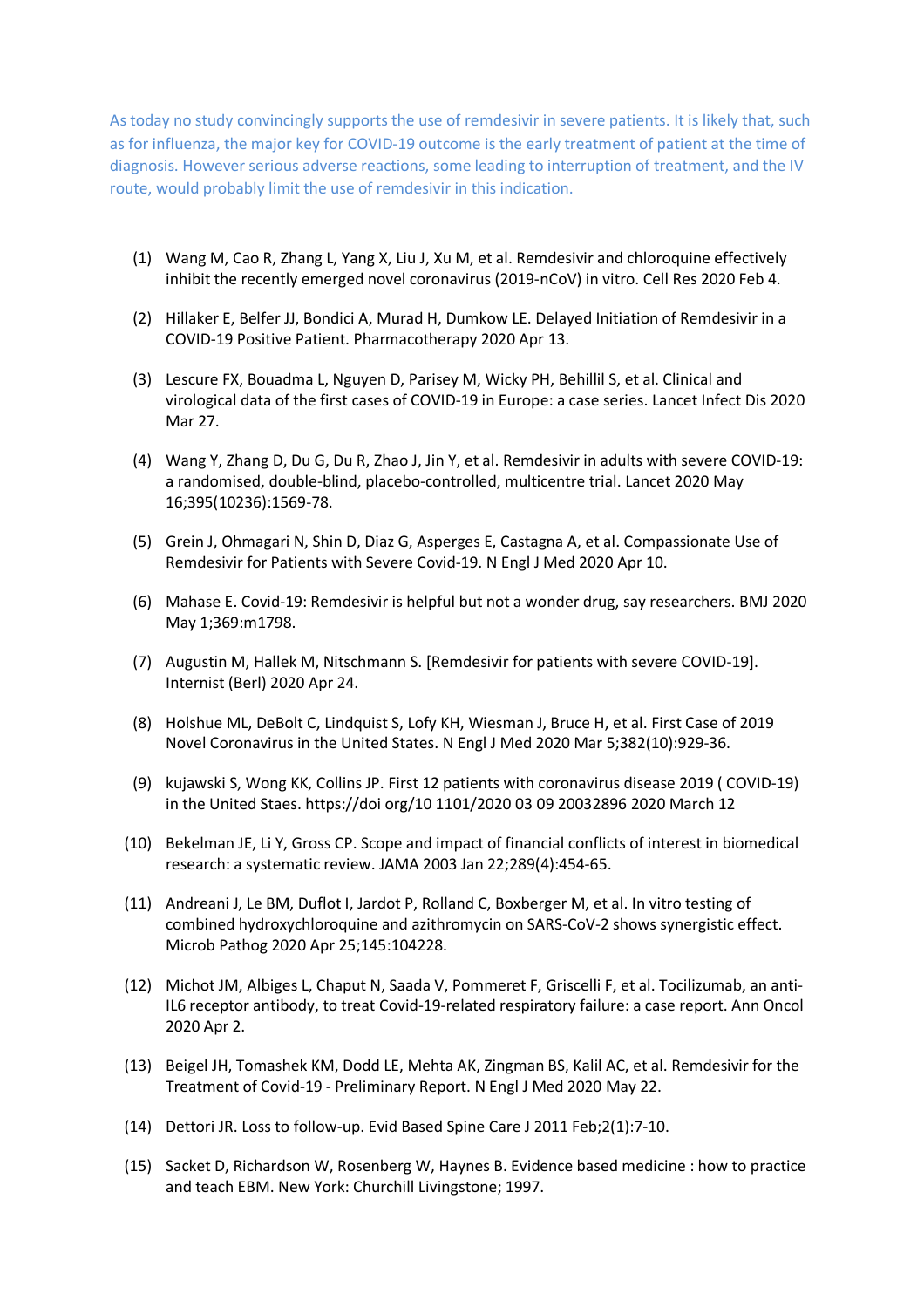- (16) Schulz KF, Altman DG, Moher D. CONSORT 2010 statement: updated guidelines for reporting parallel group randomised trials. Int J Surg 2011;9(8):672-7.
- (17) Goldman JD, Lye DCB, Hui DS, Marks KM, Bruno R, Montejano R, et al. Remdesivir for 5 or 10 Days in Patients with Severe Covid-19. N Engl J Med 2020 May 27.